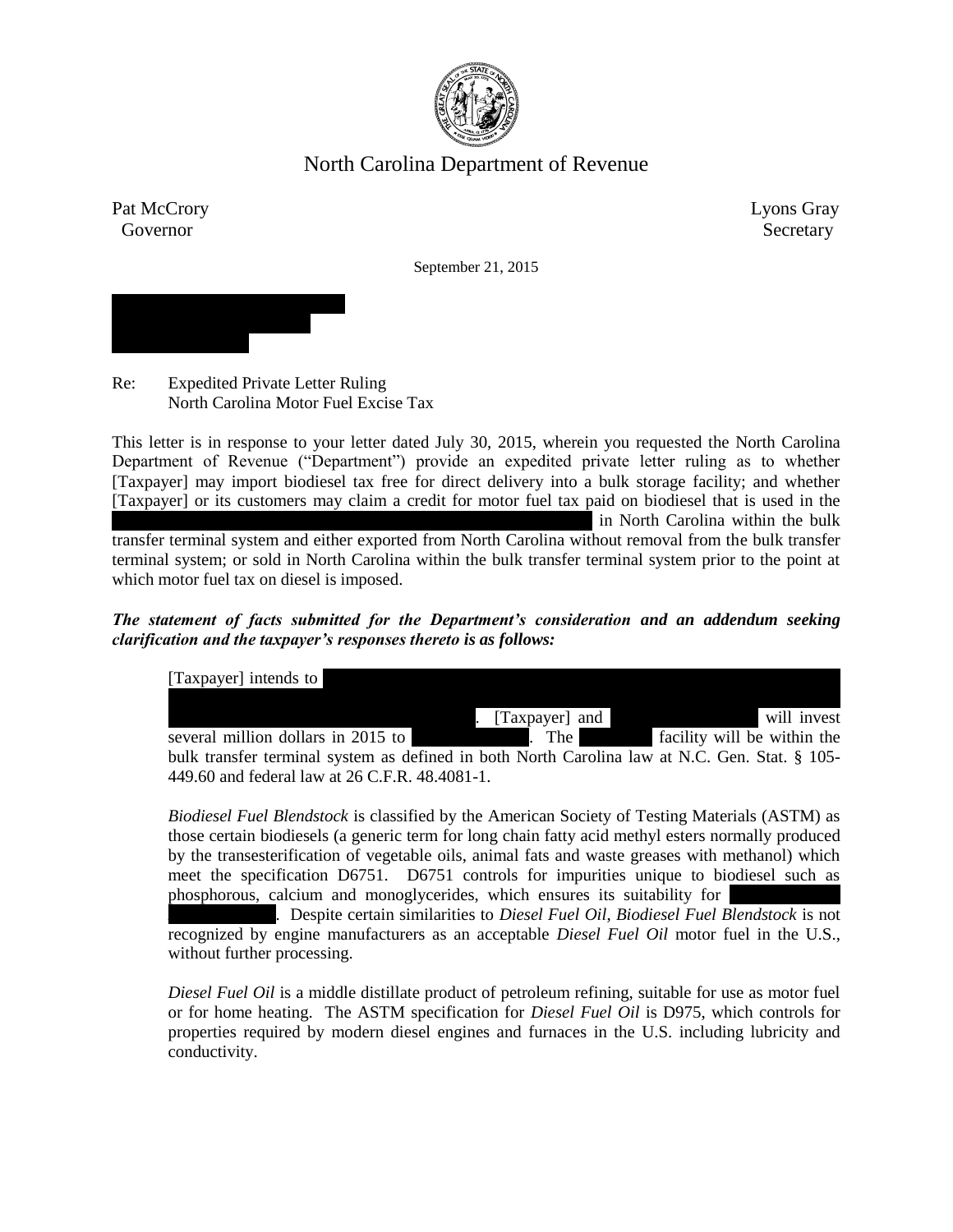

[Taxpayer] will purchase *Biodiesel Fuel Blendstock* from EPA-registered producers both within and outside of the State. With respect to *Biodiesel Fuel Blendstock* purchased from producers outside North Carolina, [Taxpayer] will be the importer of record and will be the entity responsible for remitting the North Carolina motor fuel tax.

[Taxpayer] will perform a series of  $\vert$ 

Those steps may

include, depending on the specific type of *Biodiesel Fuel Blendstock*:

- A. Removal of *Biodiesel Fuel Blendstock* sediments which may result from post production dropout of certain impurities such as sterol glucoside precipitates.
- B. Heat treating a slip stream of the *Biodiesel Fuel Blendstock* to resolubilize certain other impurities such as the beta polymorph of saturated monoglycerides formed by phase change in storage.
- C. Control of the temperature of the *Biodiesel Fuel Blendstock* throughout the facility per National Renewable Energy Laboratory guidelines in TP\_540-43672,
- D. Control of the *Biodiesel Fuel Blendstock* injection process, to meet the D975 specification with published to the published tolerance  $\mathbf{r}$ E. Injection of antioxidants and/or conductivity improvers into the resulting *Diesel Fuel Oil* for D975 compliance. F. At line or online analysis of the incoming and/or finished  $\lambda$ , in

conjunction with feedforward and/or feedback controls.

The processing steps required in North Carolina will be in addition to normal industry practices such as moisture and oxygen control, stratification prevention, pipeline trailback management, etc. Shrinkage on the *Biodiesel Fuel Blendstock* is minimal at 0.1% - 0.2%. The resulting

*Fuel Oil* created by the process in the facility will lose its identity as it is commingled with the

the terminal operator who is obligated to store *Diesel Fuel Oil* for various customers. The

for delivery within and outside the State.

This process converts a volume of *Biodiesel Fuel Blendstock* to an equivalent volume *Diesel Fuel* 

*Oil* using a proprietary manufacturing process.

Since an equivalent volume of *Diesel Fuel Piercess*, the volume will be sold to volume will be sold to volume will be sold to volume will be sold to volume will be sold to volume will be sold to volume will be sold to vol

Terminal Operator will "exchange" this Diesel Fuel Oil with other *Diesel Fuel Oil* within the outside the State. A two-party exchange is defined by N.C. Gen. Stat.  $\S$  105-449.60(57) as "A transaction in which motor fuel is transferred from one licensed supplier to another licensed supplier pursuant to an exchange agreement under which the supplier that is the position holder agrees to deliver motor fuel to the other supplier or the other supplier's customer at the rack of the terminal at which the delivering supplier is the position holder." For the purpose of these two-party exchanges [Taxpayer] will be the exporter of the fuel from North Carolina with the export occurring at the time the exchange takes place. As [Taxpayer] was the importer of record responsible for remitting the tax or paid tax to its supplier, the producer of the *Biodiesel Fuel Blendstock*, [Taxpayer] will claim the export as a credit on its North Carolina Motor Fuel Tax Return for the amount of tax on the gallons of *Biodiesel Fuel Feedstock* [sic] used in the manufacture of the exported *Diesel Fuel Oil*.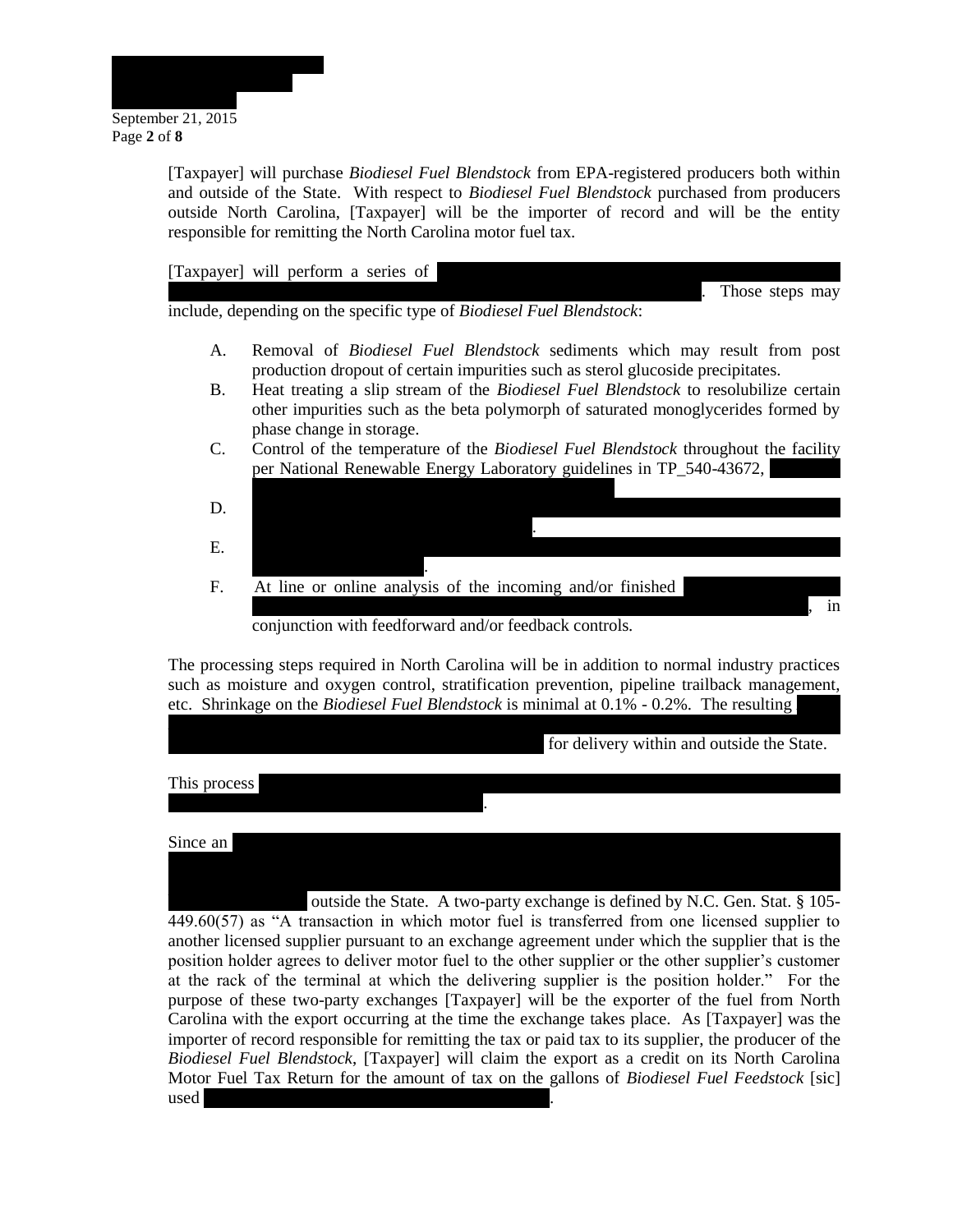

Additionally, [Taxpayer] may engage in two-party exchanges of *Biodiesel Fuel Blendstock* with *Diesel Fuel Oil* with another terminal location within North Carolina and either sell the *Diesel Fuel Oil* to a third party within the bulk terminal transfer system in North Carolina or ship it further down the pipeline and out of North Carolina. With respect to the volumes of *Diesel Fuel Oil* sold to third parties in North Carolina, [Taxpayer] would pass tax paid on *Biodiesel Fuel Blendstock* onto the third party who could then claim a credit for receiving tax paid fuel within the bulk terminal system. If that third party later removes the fuel across the terminal rack, the motor fuel tax on Diesel Fuel Oil would be imposed. With respect to volumes exported from the State, [Taxpayer], having paid tax on the *Biodiesel Fuel Blendstock* (either directly to North Carolina or to his supplier, the producer of the *Biodiesel Fuel Blendstock*) would claim a credit on its North Carolina Motor Fuel Tax Return for the amount of tax on the gallons of *Biodiesel Fuel Feedstock* [sic]

# **Private Letter Ruling Addendum**

The following are excerpts from [Taxpayer]'s original statement of facts. The Department seeks clarification on certain facts presented by [Taxpayer] in their Private Letter Ruling request. Portions of the excerpt relevant to the clarifying questions posed by the Department have been underlined for reference purposes only. Please provide your written response to each question, which will be included with the original Private Letter Ruling request as an addendum thereto.

## *[Taxpayer]'s Statement of Facts:*

The processing steps required in North Carolina will be in addition to normal industry practices such as moisture and oxygen control, stratification prevention, pipeline trailback management, etc. Shrinkage on the *Biodiesel Fuel Blendstock* is minimal at 0.1% - 0.2%.

*Fuel Oil* created by the process in the facility will lose its identity as it is commingled with the





*Department's Clarifying Question(s):*

*[Taxpayer]'s Statement of Facts:*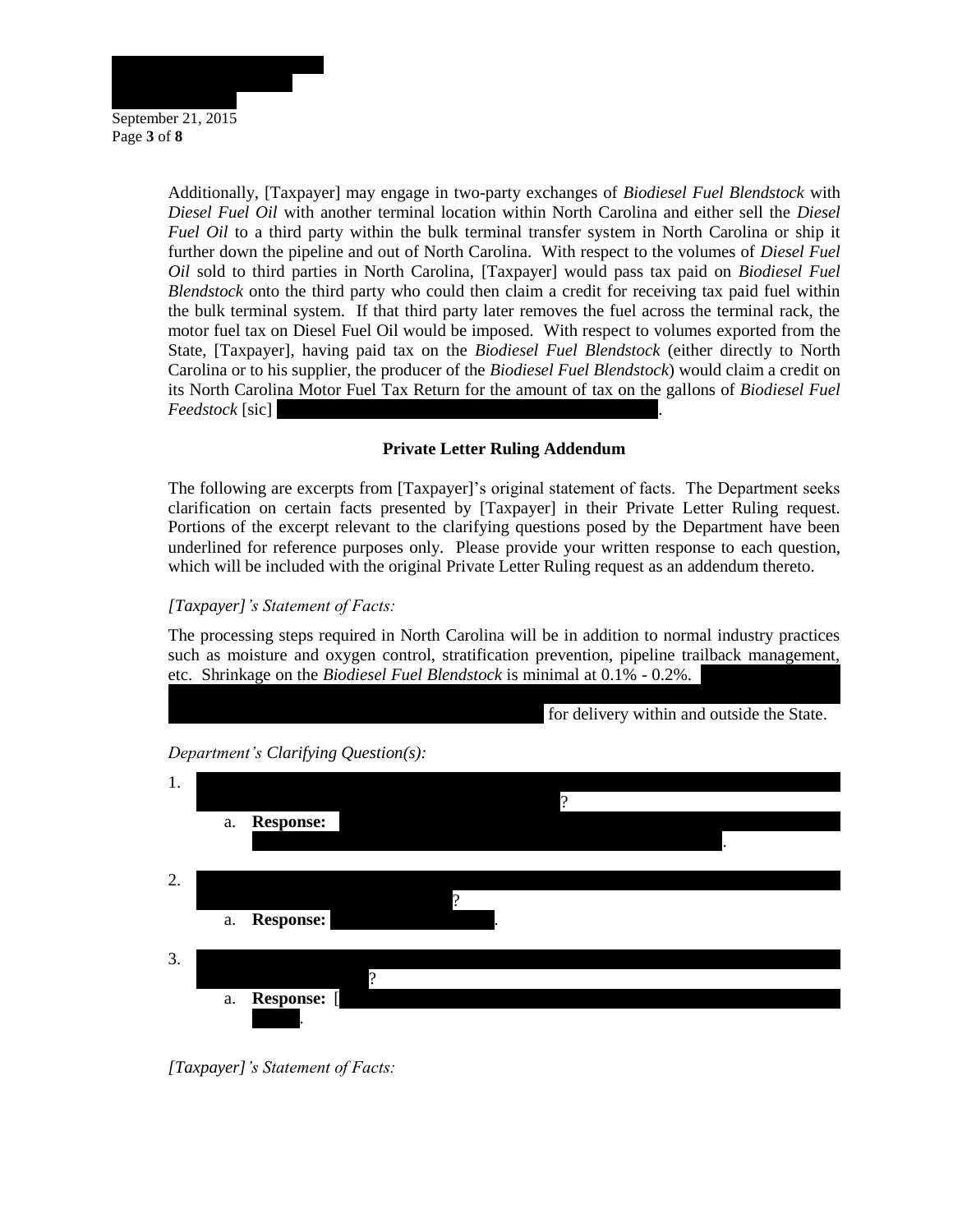

Terminal Operator will "exchange" this Diesel Fuel Oil with other *Diesel Fuel Oil* within the . A two-party exchange is defined by N.C. Gen. Stat.  $\S$  105-449.60(57) as "A transaction in which motor fuel is transferred from one licensed supplier to another licensed supplier pursuant to an exchange agreement under which the supplier that is the position holder agrees to deliver motor fuel to the other supplier or the other supplier's customer at the rack of the terminal at which the delivering supplier is the position holder." For the purpose of these two-party exchanges [Taxpayer] will be the exporter of the fuel from North Carolina with the export occurring at the time the exchange takes place. As [Taxpayer] was the importer of record responsible for remitting the tax or paid tax to its supplier, the producer of the *Biodiesel Fuel Blendstock*, [Taxpayer] will claim the export as a credit on its North Carolina Motor Fuel Tax Return for the amount of tax on the gallons of *Biodiesel Fuel Feedstock* [sic] used in the manufacture of the exported *Diesel Fuel Oil*.

Since an equivalent volume of *Diesel Fuel Oil* results in this process, the volume will be sold to the terminal operator who is obligated to store *Diesel Fuel Oil* for various customers. The

*Department's Clarifying Question(s):*

| 4. |    | a. Response:     |   | $\cdot$ |  |
|----|----|------------------|---|---------|--|
| 5. |    |                  |   |         |  |
|    |    |                  | റ |         |  |
|    | a. | <b>Response:</b> |   |         |  |
|    |    |                  |   |         |  |
|    |    |                  |   |         |  |
|    |    |                  |   |         |  |

#### *[Taxpayer]'s Statement of Facts:*

Additionally, [Taxpayer] may engage in two-party exchanges of *Biodiesel Fuel Blendstock* with *Diesel Fuel Oil* with another terminal location within North Carolina and either sell the *Diesel Fuel Oil* to a third party within the bulk terminal transfer system in North Carolina or ship it further down the pipeline and out of North Carolina. With respect to the volumes of *Diesel Fuel Oil* sold to third parties in North Carolina, [Taxpayer] would pass tax paid on *Biodiesel Fuel Blendstock* onto the third party who could then claim a credit for receiving tax paid fuel within the bulk terminal system. If that third party later removes the fuel across the terminal rack, the motor fuel tax on Diesel Fuel Oil would be imposed. With respect to volumes exported from the State, [Taxpayer], having paid tax on the *Biodiesel Fuel Blendstock* (either directly to North Carolina or to his supplier, the producer of the *Biodiesel Fuel Blendstock*) would claim a credit on its North Carolina Motor Fuel Tax Return for the amount of tax on the gallons of *Biodiesel Fuel Feedstock* [sic]

*Department's Clarifying Question(s):*

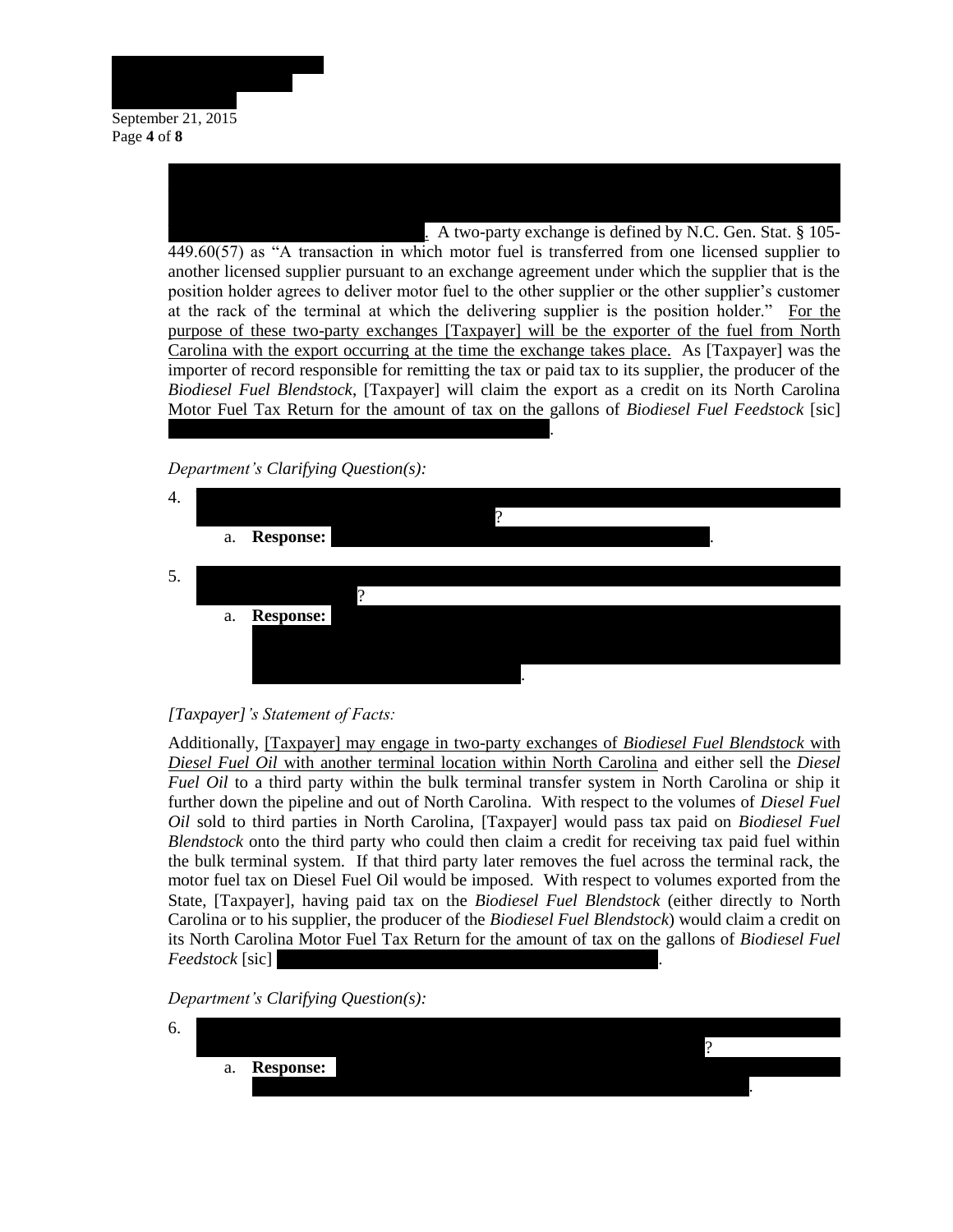

### *Issue(s):*

- 1) Whether [Taxpayer] may import biodiesel tax free for direct delivery into a bulk storage facility; and
- 2) Whether [Taxpayer] or its customers may claim a credit for motor fuel tax paid on biodiesel that  $is$ and either exported from North Carolina without removal from the bulk transfer terminal system; or sold in North Carolina

#### *Department's Response:*

1) [Taxpayer] may not import biodiesel tax free for direct delivery into a bulk storage facility.

transfer terminal system prior to the point at which motor fuel tax on diesel is imposed.

Pursuant to N.C. Gen. Stat. § 105-449.60(3), biodiesel is defined as "[a]ny fuel or mixture of fuels derived in whole or in part from agricultural products or animal fats or wastes from these products or fats." Under this same statute in subsection (12), diesel fuel is defined to include biodiesel. And under subsection (31) motor fuel is defined as "[g]asoline, diesel fuel, and blended fuel." Thus, biodiesel, including the *Biodiesel Fuel Blendstock* that [Taxpayer] seeks to acquire, is a motor fuel subject to the motor fuel excise tax under North Carolina law.

In the statement of facts, [Taxpayer] indicates it will "purchase *Biodiesel Fuel Blendstock* from EPA-registered producers within and outside of the State." (PLR request, p.2, ¶3). Any *Biodiesel Fuel Blendstock* [Taxpayer] acquires from producers outside of North Carolina is subject to the excise tax, with [Taxpayer] being the importer of record and thus responsible for remitting the tax. Conversely, any *Biodiesel Fuel Blendstock* [Taxpayer] acquires from producers within North Carolina, pursuant to N.C. Gen. Stat. § 105-449.83A, the tax is payable by the refiner or biodiesel provider.

In its analysis, [Taxpayer] proffers that "…North Carolina's tax reporting forms enable a taxpayer who is importing biodiesel directly into bulk storage to do so tax free." (PLR request, p.4, \[5). However, pursuant to N.C. Gen. Stat. § 105-449.81(3b)b, the excise tax is imposed on biodiesel if the fuel "[i]s imported to this State outside the terminal transfer system," and under N.C. Gen. Stat. § 105-449.83(c), is "payable by the person that imports the fuel."

[Taxpayer] indicates it will "

*Biodiesel Fuel Blendstock* into D975-compliant *Biodiesel Fuel Oil*." (PLR request, p.2, ¶4). As

such, [Taxpayer] is considered to be a refiner, as defined in N.C. Gen. Stat. §105-449.60(41), and the manufacturing facility used in the conversion process is a refinery, as defined in the same statute at subsection (42).

[Taxpayer] may not engage in business in North Carolina prior to obtaining licensure as a refiner and supplier (as required in N.C. Gen. Stat. § 105-449.65), posting a bond or irrevocable letter of credit (as required in N.C. Gen. Stat. § 105-449.72) (Note: only one bond is required for both the refiner and supplier activities), acquiring a federal Certificate of Registry issued under § 4101 of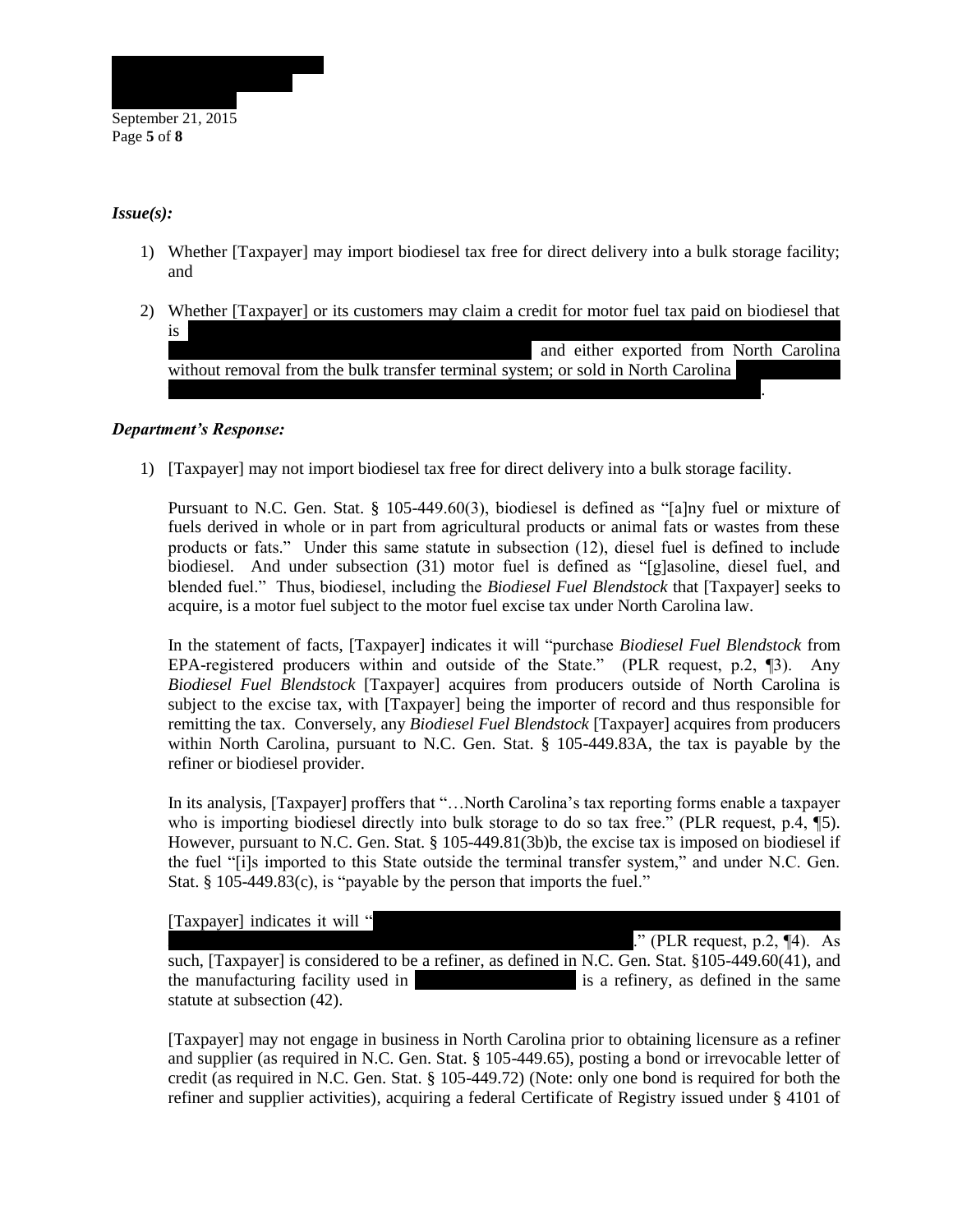

the IRS Code (as required in N.C. Gen. Stat. § 105-449.69), and providing the Department [Taxpayer]'s assigned federal Refinery Control Number within [Taxpayer]'s North Carolina application for licensure.

Upon obtaining licensure in North Carolina as a refiner and supplier, it is the Department's intent that [Taxpayer] only be required to file one return, utilizing Form Gas-1207 Refiner Return, and

schedules Gas-1207RS for receipts (*Biodiesel Fuel Blendstock*) and Gas-1207DS for for tax and reporting transactions.

It should be noted, that [Taxpayer]'s fact scenario is a matter of first impression, and therefore modifications to the Department's Refiner Return and Schedules may be necessary prior to [Taxpayer]'s initial filing. The Department may add other schedules to accommodate all tax and reporting transactions.

2) [Taxpayer] may claim a credit for motor fuel tax paid on *Biodiesel Fuel Blendstock* that is

| However, [Taxpayer] may not claim a                     |
|---------------------------------------------------------|
| credit for motor fuel paid on Biodiesel Fuel Blendstock |
|                                                         |
|                                                         |
|                                                         |

In the statement of facts, [Taxpayer] indicates the processing steps

[Taxpayer] further states, "[

*Blendstermer in all request, p. 2, ¶6).* 

...." (PLR request, p.3, ¶1). [Taxpayer] further indicates that the Terminal Operator will engage in two-party exchanges within the bulk transfer system outside of North Carolina, and for purposes of the two-party exchanges, [Taxpayer] will be the exporter. (PLR request, p.3, 1). [Taxpayer] clarified that any sales to the terminal operator and instances where [Taxpayer] will be the exporter of record for two-party exchanges are distinct transactions. (Addendum, response to question #5). Additionally, [Taxpayer] indicates other transactions may include "two-party exchanges of *Biodiesel Fuel Blendstock* with *Diesel Fuel Oil* with another terminal location within North Carolina and either sell the *Diesel Fuel Oil* to a third party within the bulk terminal transfer system in North Carolina or ship it further down the pipeline and out of North Carolina." (PLR request, p. 3, 12). [Taxpayer] clarified that the product associated with two-party exchanges with other locations in North Carolina will be [Taxpayer]'s

(Addendum, response to question #6). Each of these scenarios is addressed below.

| Once [Taxpayer]'s                                                      | as taxable |
|------------------------------------------------------------------------|------------|
| motor fuel suitable for highway use. [Taxpayer] clarified that their   |            |
| (Addendum, response to question #1). Because [Taxpayer]'s              |            |
|                                                                        |            |
| to avoid double taxation on the same motor fuel (see N.C. Gen. Stat. § |            |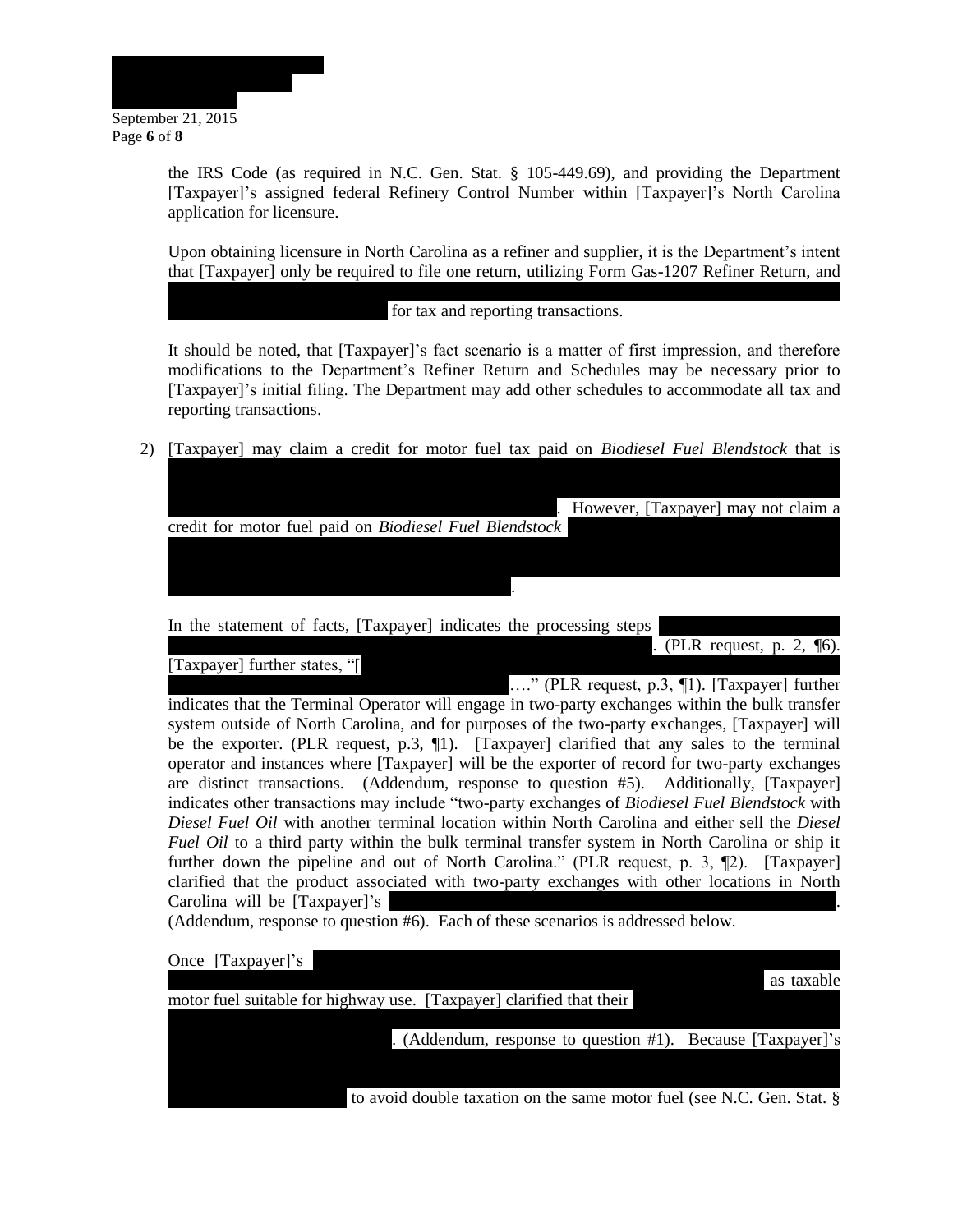

105-449.61(b)). Yet it must be noted that any loss due to shrinkage, however minimal, is assumed by the taxpayer, with no credit extended on product lost due to shrinkage. Thus, any credit claimed for tax paid product transactions is based on actual gallons transferred. Moreover, all transactions must be conducted with appropriately licensed parties.

- If, as indicated in the statement of facts and addendum response, the volume of "will be sold to the terminal operator," [Taxpayer] would conduct this transaction as any other sale to a third-party by including the tax paid amount on the original Biodiesel Fuel Blendstock within the sale price of the converted Diesel Fuel Diesel Fuel Diesel Blendstock within the sale price of the would then be paid by the purchaser of the product (here the terminal operator), and subsequently passed on through the distribution chain to the ultimate consumer of the motor fuel.
- If [Taxpayer] engages in two-party exchanges, as defined in N.C. Gen. Stat. § 105- 449.60(57), where [Taxpayer]'s commission of the Diesel Fuel Oil is transferred is transferred within the bulk transfer system to another terminal location outside of North Carolina, the following requirements must be met before the transaction can occur: [Taxpayer] must own and hold the inventory of the converted Diesel Fuel According to the records of the terminal operator (so as to be considered the delivering party), [Taxpayer] must be a position holder at the terminal location where the inventory is held, and the exchange is transacted pursuant to an exchange agreement between appropriately licensed and/or registered suppliers. If these requirements are met, [Taxpayer] would be entitled to claim a tax credit on the actual gallons of tax paid exchanged with the receiving party.
- Alternatively, if [Taxpayer] engages in two-party exchanges where [Taxpayer]'s is transferred to another terminal location within North Carolina in exchange for a quantity of petroleum diesel (see Addendum response to question #6), the following requirements must be met before the transaction can occur: [Taxpayer] must own and hold the inventory of the converted Diesel Fuel According to the records of the terminal operator (so as to be considered the delivering party), [Taxpayer] must be a position holder at the terminal location where the inventory is held, and the exchange is transacted pursuant to an exchange agreement between appropriately licensed and/or registered suppliers. If these requirements are met, [Taxpayer] would be entitled to claim a tax credit on the actual gallons of tax paid converted  $\alpha$  exchanged with the receiving party.
- [Taxpayer] states that "[w]ith respect to the volumes of sold to third parties in North Carolina, [Taxpayer] would pass tax paid on **Biodiese Fundstock** onto the third party who could then claim a credit for receiving tax paid fuel within the bulk terminal system." [Taxpayer] correctly indicates that for third party sales within North Carolina, the tax previously paid by [Taxpayer] on the original *Biodiesel Fuel Blendstock*, will be recovered by  $[Taxpayer]$  by passing the tax amount along to the customer in the sales transaction. (PLR request, p.2,  $\P$ 2). With regard to whether a third party customer can claim a credit for receiving tax paid fuel within the bulk terminal system, the Department will not issue a Private Letter Ruling addressing issues relating to unidentified taxpayers, and will only address issues affecting the requesting taxpayer. However, it is generally accepted that diesel fuel becomes taxable in North Carolina when it passes the rack.